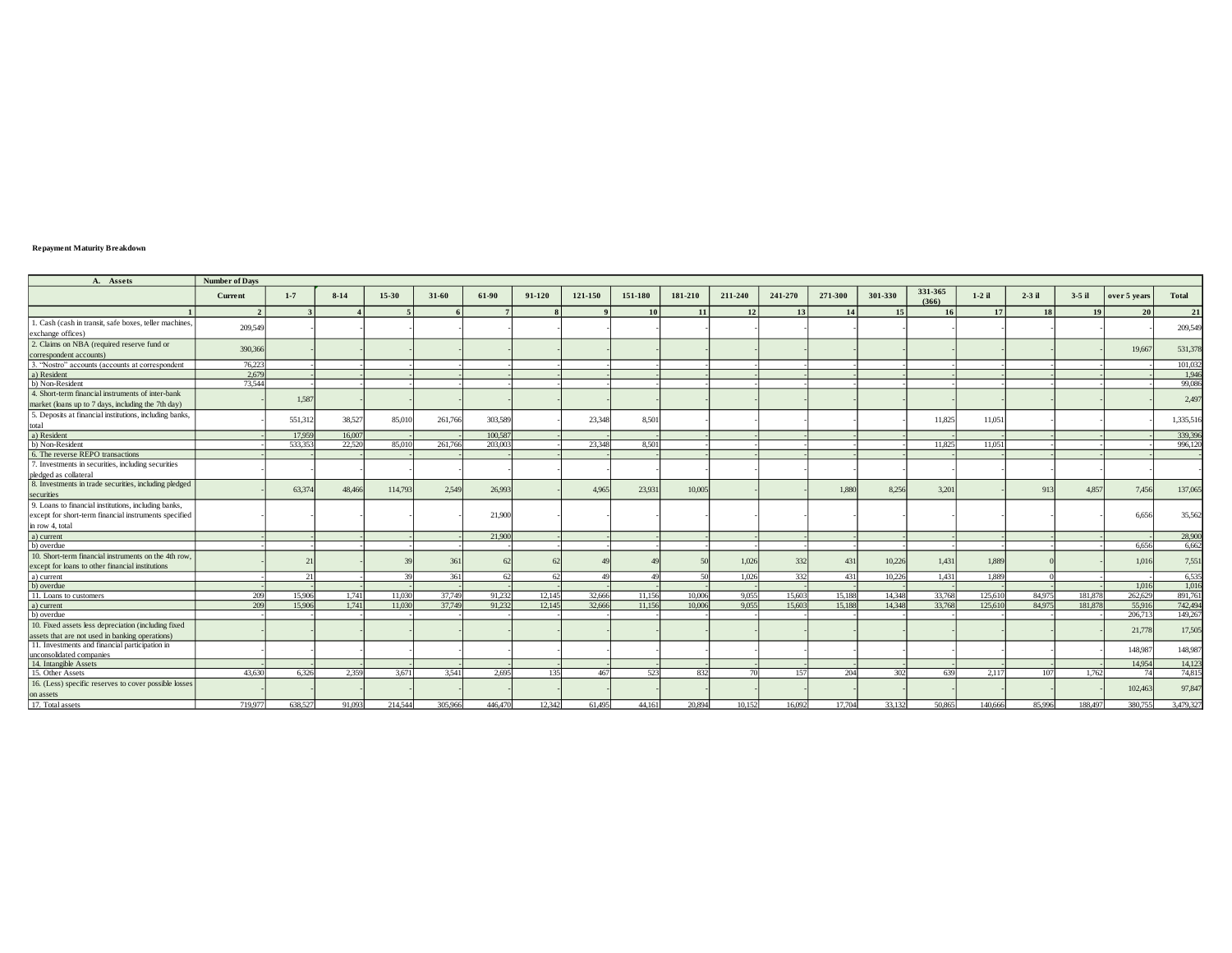| <b>B.</b> Liabilities and Equity                                                                                                                       | <b>Number of Days</b> |              |                        |         |           |                |              |              |         |         |          |         |         |         |                  |            |           |          |                |                  |
|--------------------------------------------------------------------------------------------------------------------------------------------------------|-----------------------|--------------|------------------------|---------|-----------|----------------|--------------|--------------|---------|---------|----------|---------|---------|---------|------------------|------------|-----------|----------|----------------|------------------|
|                                                                                                                                                        | Current               | $1 - 7$      | $8-14$                 | $15-30$ | $31 - 60$ | 61-90          | 91-120       | 121-150      | 151-180 | 181-210 | 211-240  | 241-270 | 271-300 | 301-330 | 331-365<br>(366) | $1-2$ il   | $2-3$ il  | $3-5$ il | 5 ildən artıq  | Cami             |
|                                                                                                                                                        | $\overline{2}$        | $\mathbf{R}$ | $\boldsymbol{\Lambda}$ | $\sim$  | 6         | 7 <sup>1</sup> | $\mathbf{R}$ | $\mathbf{o}$ | 10      | 11      | 12       | 13      | 14      | 15      | 16               | 17         | <b>18</b> | 19       | 20             | 21               |
| 1. Deposits of clients, except for deposits of banks<br>and other financial institutions                                                               | 1,737,294             | 21,088       | 3.738                  | 163,457 | 50.873    | 70,875         | 5.533        | 44,547       | 8.675   | 2,824   | 19,585   | 16,077  | 7.610   | 7.241   | 4,751            | 351,137    | 87.290    | 141,387  |                | 2,744,07         |
| a) deposits of individuals                                                                                                                             | 447.219               |              |                        |         |           |                |              |              |         |         |          |         |         |         |                  |            |           |          |                | 447,21           |
| b) demand deposits of legal entities (the current<br>(including current accounts of non-bank financial<br>institutions), and including check accounts) | 1.289.176             |              |                        |         |           |                |              |              |         |         |          |         |         |         |                  |            |           |          |                | 1,289,176        |
| c) deposits of individuals with unexpired payback<br>term                                                                                              |                       | 2,888        | 408                    | 2,356   | 2,649     | 4.072          | 5,533        | 43,527       | 2,675   | 2,824   | 2,543    | 1,459   | 7.610   | 6,241   | 2,289            | 15,831     | 78,282    | 45,231   | $\Omega$       | 226,512          |
| d) deposits of legal entities with unexpired payback<br>term                                                                                           | 899                   | 18,200       | 3.330                  | 161,101 | 48.224    | 66,803         |              | 1.020        | 6,000   |         | 17.042   | 14,618  |         | 1.000   | 2.462            | 335,306    | 9,008     | 96.156   |                | 781,171          |
| e) term deposits of individuals with expired payback                                                                                                   |                       |              |                        |         |           |                |              |              |         |         |          |         |         |         |                  |            |           |          |                |                  |
| f) term deposits of legal entities with expired<br>payback                                                                                             |                       |              |                        |         |           |                |              |              |         |         |          |         |         |         |                  |            |           |          |                |                  |
| 2. Loans of the NBA                                                                                                                                    |                       |              |                        |         | 3.016     |                |              |              |         |         |          |         |         |         |                  |            |           |          |                | 3,016            |
| 3. "Loro" accounts (correspondent accounts of                                                                                                          | 6.595                 |              |                        |         |           |                |              |              |         |         |          |         |         |         |                  |            |           |          |                | 6,595            |
| a) Resident                                                                                                                                            | 6.441                 |              |                        |         |           |                |              |              |         |         |          |         |         |         |                  |            |           |          |                | 6,441            |
| b) Non-Resident                                                                                                                                        | 154                   |              |                        |         |           |                |              |              |         |         |          |         |         |         |                  |            |           |          |                | 154              |
| 4. REPO operations                                                                                                                                     |                       |              |                        |         |           |                |              |              |         |         |          |         |         |         |                  |            |           |          |                |                  |
| 5. Short-term financial instruments of inter-bank                                                                                                      |                       |              |                        |         |           |                |              |              |         |         |          |         |         |         |                  |            |           |          |                |                  |
| market (loans up to 7 days, including the 7th day)                                                                                                     |                       |              |                        |         |           |                |              |              |         |         |          |         |         |         |                  |            |           |          |                |                  |
| 6. Deposits of banks and financial institutions                                                                                                        |                       |              | 1,000                  |         |           | 150            |              | 74,418       | 2.000   |         | 1,000    | 3.757   |         | 12.361  | 500              | 5,500      | 6.150     | 6.481    |                | 113,35           |
| a) Resident                                                                                                                                            |                       |              | 1.000                  |         |           | 150            |              | 74.418       | 2.000   |         | 1,000    | 3.757   |         | 12.361  | 500              | 5.500      | 6,150     | 6.481    |                | 113,35           |
| b) Non-Resident                                                                                                                                        |                       |              |                        |         |           |                |              |              |         |         |          |         |         |         |                  |            |           |          |                |                  |
| 7. Loans borrowed from banks (for a period of                                                                                                          |                       |              |                        |         | 287       |                |              |              |         |         |          |         |         |         |                  |            | 34,780    | 8.00:    |                | 43,07            |
| more than 7 days)                                                                                                                                      |                       |              |                        |         |           |                |              |              |         |         |          |         |         |         |                  |            |           |          |                |                  |
| a) Resident                                                                                                                                            |                       |              |                        |         |           |                |              |              |         |         |          |         |         |         |                  |            |           |          |                |                  |
| b) Non-Resident                                                                                                                                        |                       |              |                        |         | 287       |                |              |              |         |         |          |         |         |         |                  |            | 34,780    | 8.005    |                | 43.07            |
| 8. Loans borrowed from other financial institutions<br>including international organizations                                                           |                       | 155          | 123                    | 250     | 682       | 733            | 609          | 752          | 712     | 69      | 687      | 669     | 67      | 570     | 813              | 12,420     | 20,083    | 40.273   | 56,642         | 137,548          |
| 9. Loans and deposits of central and municipal<br>government bodies                                                                                    |                       |              |                        |         |           |                |              |              |         |         |          |         |         |         |                  |            |           |          |                |                  |
| 10. Municipal loans and placements                                                                                                                     |                       |              |                        |         |           |                |              |              |         |         |          |         |         |         |                  |            |           |          |                |                  |
| 11. Mortgage loans purchased by the bank for own<br>resources                                                                                          |                       |              |                        |         |           |                |              |              |         |         |          |         |         |         |                  |            |           |          |                |                  |
| 12. Payment term, including preference shares,                                                                                                         |                       |              |                        |         |           |                |              |              |         |         |          |         |         |         |                  |            |           |          |                |                  |
| subordinated debt issued by the bank and other debt                                                                                                    |                       |              |                        |         |           |                |              |              |         |         |          |         |         |         |                  |            |           |          |                |                  |
| obligations of this nature                                                                                                                             |                       |              |                        |         |           |                |              |              |         | 75      |          |         |         |         |                  |            |           |          |                |                  |
| 13. Other liabilities                                                                                                                                  | 25,466                | 159          | 24                     | 3,088   | 159       | 346            | 129          | 304          | 110     |         | 90       | 168     | 179     | 89      | 147              | 426        | 381       | 2,152    | 272<br>397,900 | 33,76<br>397,900 |
| 14. Equity                                                                                                                                             | 1.769.363             | 21.401       | 4.885                  | 166,795 | 55,017    |                | 6.272        |              | 11.497  | 3.590   |          | 20,671  | 8.506   | 20.261  |                  | 369,483    | 148,684   | 198,299  | 454,908        | 3,479,32         |
| 15. Total liabilities (liabilities plus capital)                                                                                                       |                       |              |                        |         |           | 72,104         |              | 120,020      |         |         | 21,362   |         |         |         | 6,211            |            |           |          |                |                  |
| 16. Net amount of financial assets (liabilities) for<br>each period (row 17 in Table A less row 15 in Table                                            | (1,049,387)           | 617,125      | 86,209                 | 47,749  | 250,949   | 374,366        | 6,070        | (58, 525)    | 32,664  | 17,304  | (11,210) | (4.579) | 9,198   | 12,872  | 44,654           | (228, 817) | (62, 687) | (9,802)  | (74, 153)      |                  |

## Repayment Maturity Breakdown (continued)